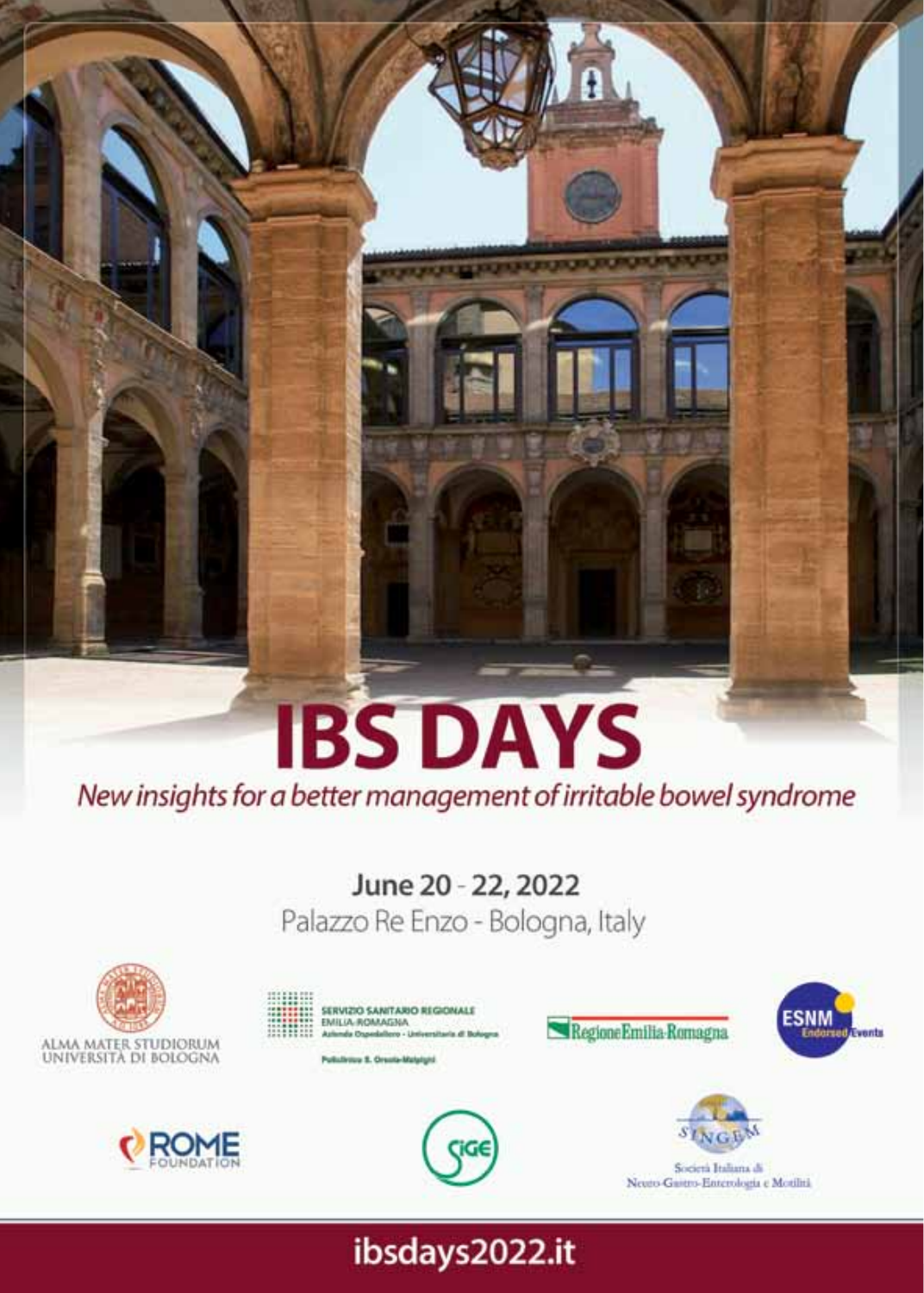*Dear Colleagues,*

*I am delighted to welcome you to the third edition of IBS DAYS 2022.*

*With this meeting, we would like to provide current views and a look to the future on the rapidly advancing field of IBS. We have prepared an exciting program including epidemiology, the role of genetic factors, diet, microbiota, inflammation and infection, diagnosis and biomarkers, as well as current and future therapeutic approaches. The format is based on State of the Art Lectures which will be presented by a distinguished Faculty. For this edition we have some exciting novelties, including the presentation of original submitted abstracts which will be presented in ad hoc oral and poster sessions.*

*We hope that the meeting will promote friendship, exchange of ideas, opinions, discussion of cases and development of research projects that would ultimately advance the field and improve the management of our patients.*

*I hope you will enjoy the scientific program, the medieval atmosphere of the city with its ancient University (A.D. 1088), as well as the renowned Bologna cuisine.*

harraia

**Giovanni Barbara** Congress Chair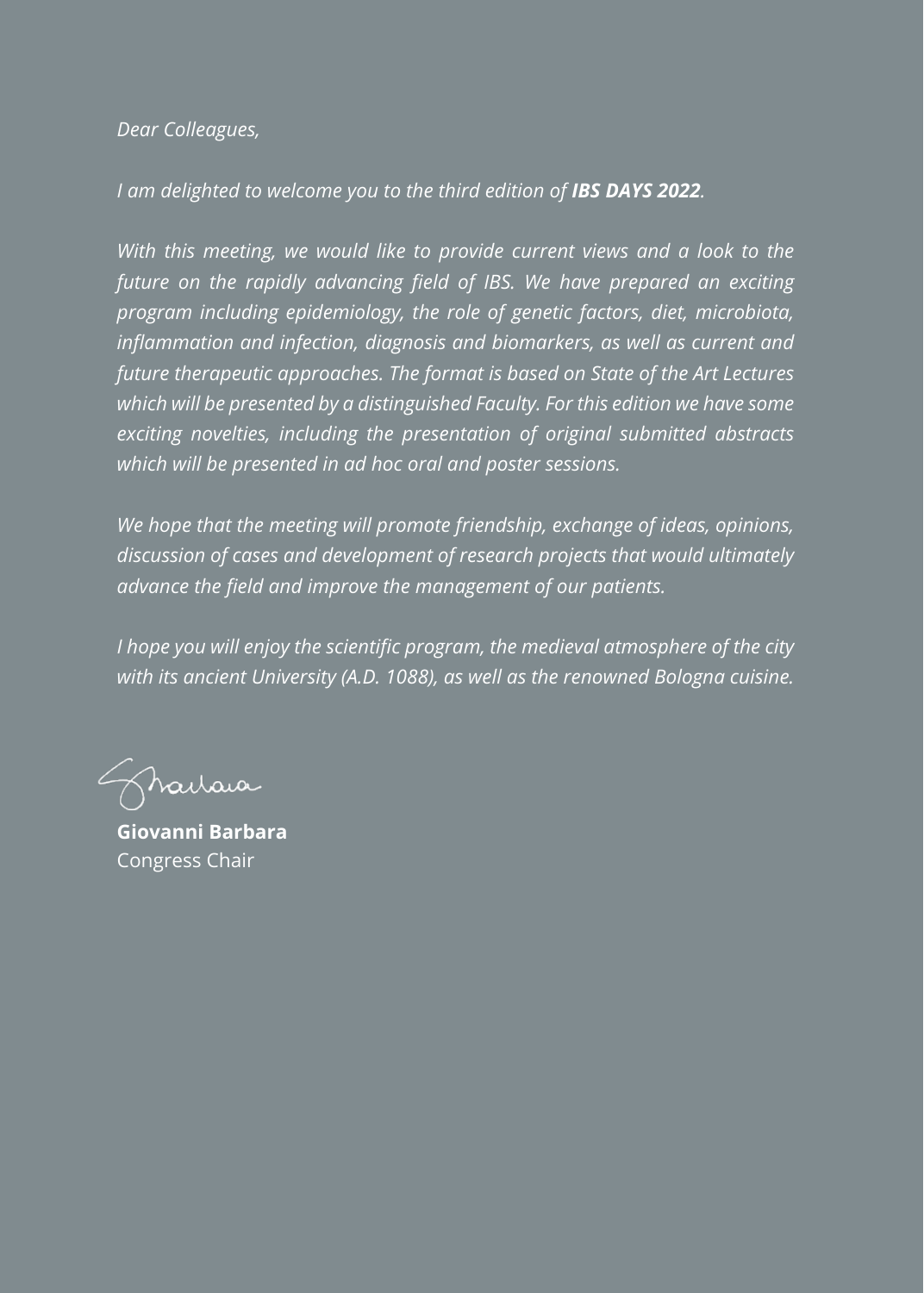

#### **Congress Chair**

**Giovanni Barbara**, *Italy*

#### **Scientific Committee**

**Vincenzo Stanghellini -** Chair, *Italy*

**Maria Raffaella Barbaro**, *Italy* **Maura Corsetti**, *UK*  **Cesare Cremon**, *Italy* **Giovanni Marasco**, *Italy*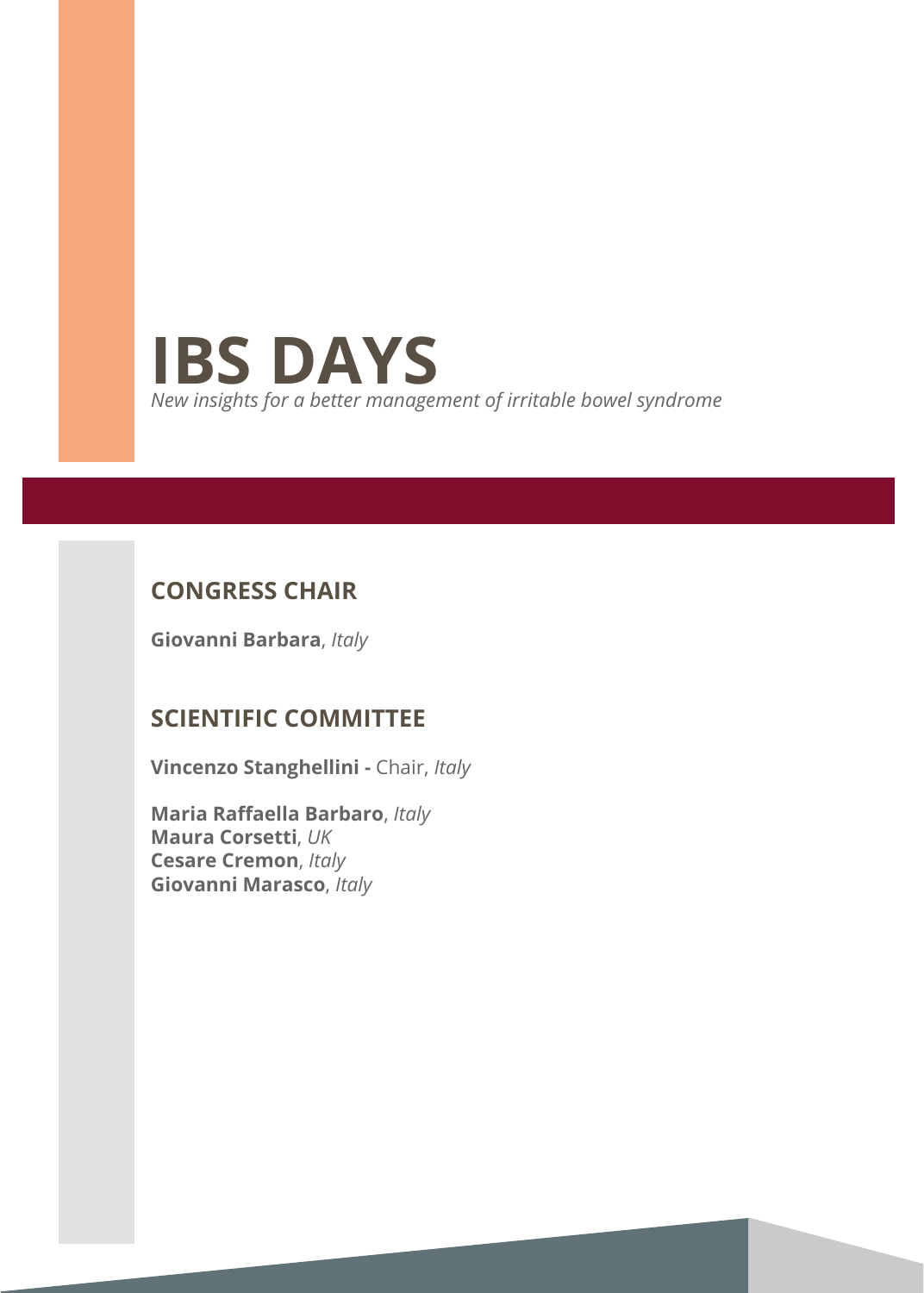#### **Opening Ceremony - Monday - June 20th** Palazzo Re Enzo

#### 18.00 *Welcome*

**Giovanni Barbara**, Congress Chair, *University of Bologna* **Vincenzo Stanghellini**, Scientific Committee Chair, *University of Bologna*  **Giovanni Molari**, Rector, *University of Bologna* **Francesco Saverio Violante**, President, School of Medicine, *University of Bologna* **Chiara Gibertoni**, General Director, IRCCS Policlinico St. Orsola, Bologna **Pierluigi Viale**, Director, Department of Medical and Surgical Sciences, *University of Bologna*

**Gilberto Poggioli**, Director, Medical and Surgical Department of Digestive Hepatic and Endocrine Metabolic Diseases, IRCCS Policlinico St. Orsola, Bologna

#### 18.30 *Lecture*

**Under The Porticos. Tales of Art and Mystery in Bologna** Marco Riccomini (Italy)

#### 19.30 *Welcome Cocktail*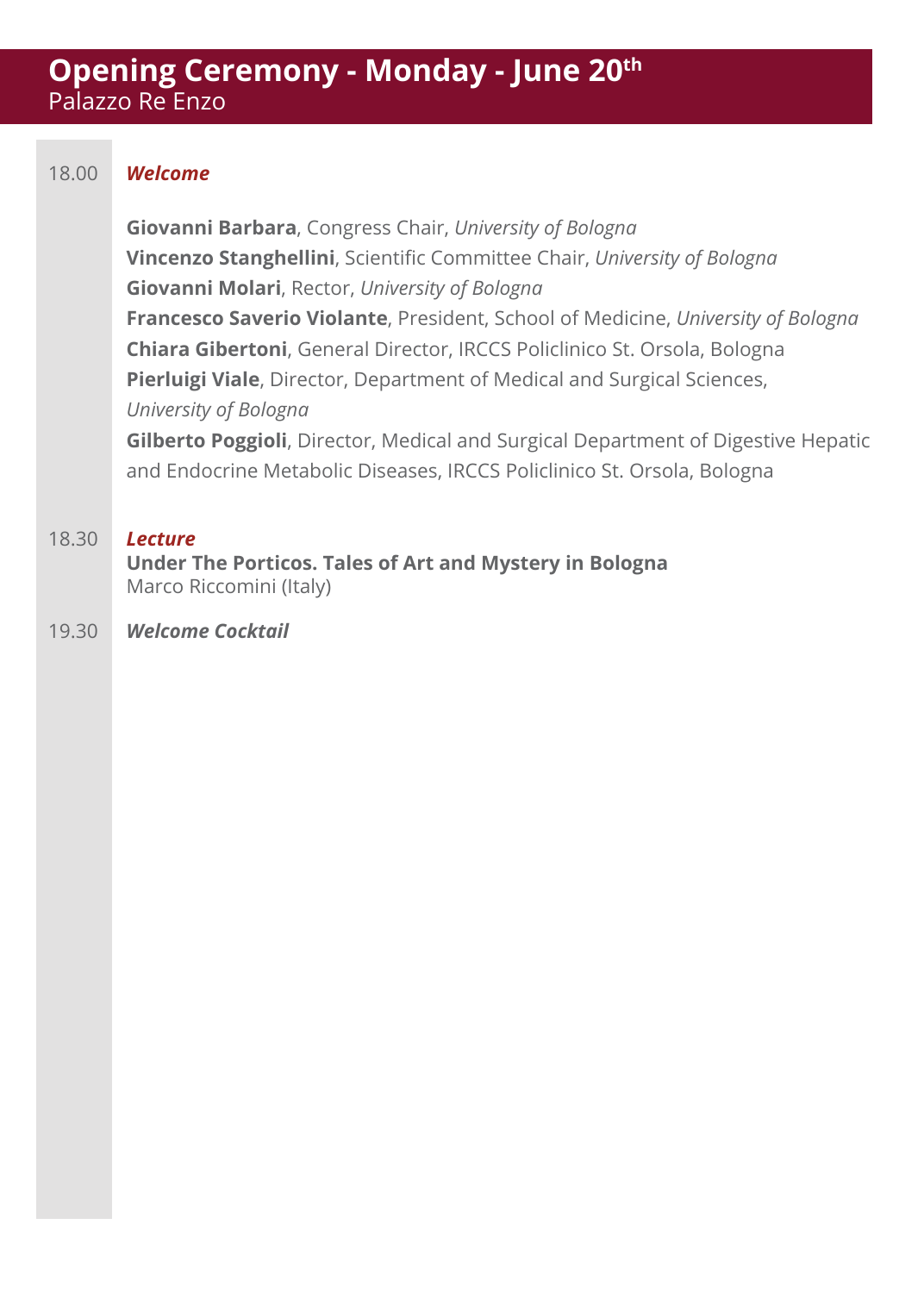#### **Program - Tuesday - June 21st** Plenary Session - Palazzo Re Enzo

| 07.00 | <b>Registration</b>                                                                                                |
|-------|--------------------------------------------------------------------------------------------------------------------|
| 08.00 | <b>Program Overview</b><br>Giovanni Barbara (Italy)                                                                |
|       | <b>Session I - Rome Foundation Symposium</b><br>Chairs: Jan Tack (USA), Vincenzo Stanghellini (Italy)              |
| 08.30 | The Global Burden of DGBI<br>Magnus Simren (Sweden)                                                                |
| 08.55 | <b>Chronic Abdominal Pain</b><br>Douglas Drossman (USA)                                                            |
| 09.20 | <b>Extra-Intestinal Comorbidities</b><br>Lin Chang (USA)                                                           |
| 10.05 | <b>Coffee Break</b>                                                                                                |
|       | <b>Session II - Clinical Entities and Diagnostic Process</b><br>Chairs: Lin Chang (USA), Enrico Corazziari (Italy) |
| 10.30 | The Diagnostic Process in the Difficult Patient:<br>How Much in Depth Should We Go?<br>Brian Lacy (USA)            |
| 10.55 | Is IBS a Micro-Organic Disease?<br>Giovanni Barbara (Italy)                                                        |
| 11.20 | <b>Boundaries Between IBS and Intestinal Organic Disease</b><br>Eamonn Quigley (USA)                               |
|       | Session III - Brain to Gut - Gut to Brain<br>Chairs: Magnus Simren (Sweden), Giovanni Barbara (Italy)              |
| 11.45 | <b>Influence of Psychological Factors in IBS</b><br>Laurie Keefer (USA)                                            |
| 12.10 | The Multi-Dimensional Pain Experience in Patients with IBS<br>Qasim Aziz (UK)                                      |
| 12.35 | <b>Bile Acid Malabsorption in IBS-D</b><br>Michael Camilleri (USA)                                                 |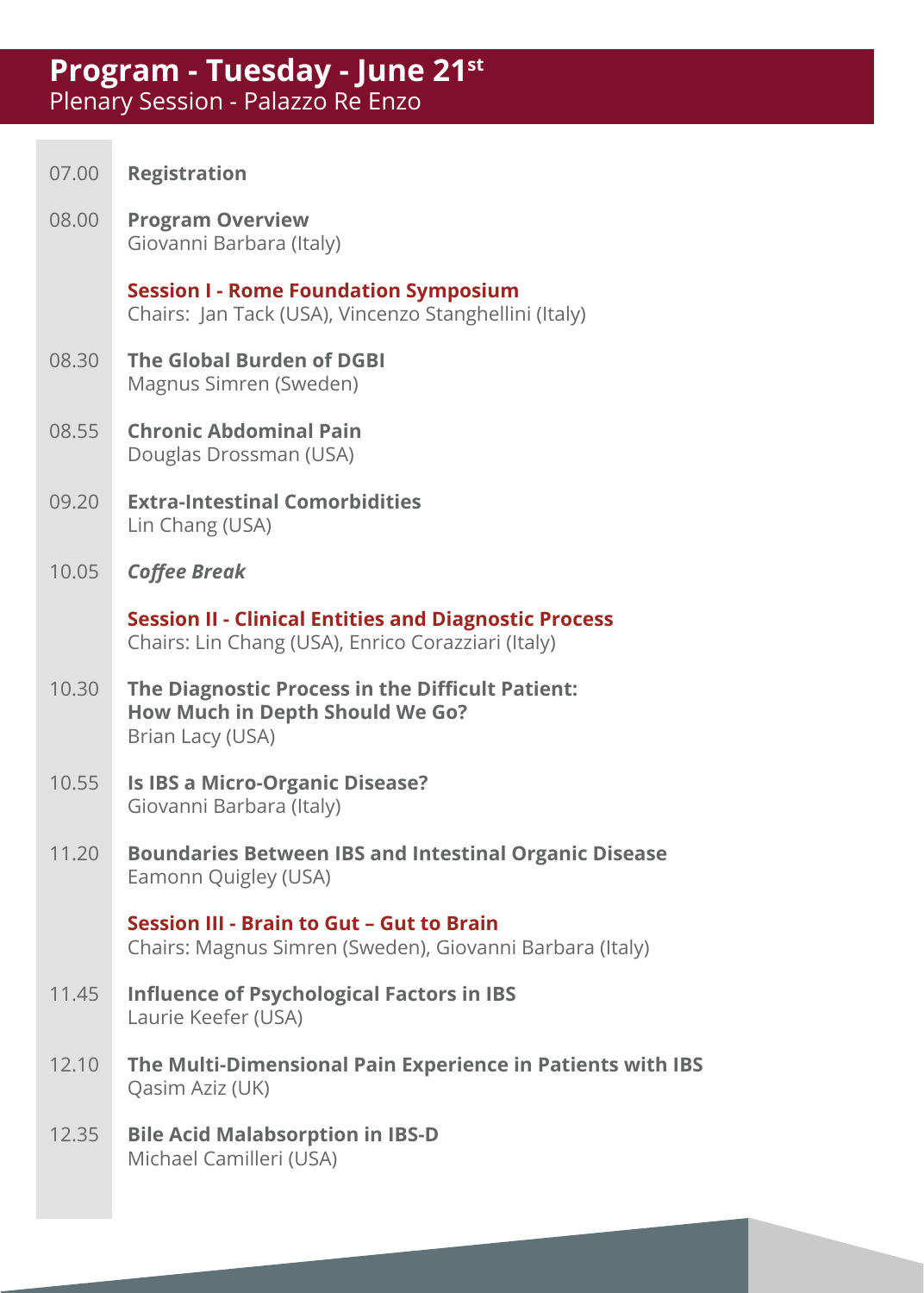#### 13.00 *Lunch Break* **and** *Poster session*

#### **Poster session**

#### **Moderators**

Gabrio Bassotti (Italy) Gabriele Bazzocchi (Italy) Francesca Galeazzi (Italy) Paola Iovino (Italy)

#### **Program - Tuesday - June 21st** Workshop I – Oratorio di San Giovanni Battista dei Fiorentini

|       | Chairs: Qasim Aziz (UK), Roberto De Giorgio (Italy)                                                                                                                                 |
|-------|-------------------------------------------------------------------------------------------------------------------------------------------------------------------------------------|
| 14.30 | <b>SPONSORED LECTURE - GE Healthcare</b><br>The added value of SeHCAT test in the work up of patients with BAD.<br><b>The Spanish experience</b><br>Jordi Guardiola Capòn (Spain)   |
| 15.00 | <b>Cannabinoids and DGBI</b><br>Giovanni Sarnelli (Italy)                                                                                                                           |
| 15.25 | <b>Motility: What are We Learning with HRM?</b><br>Maura Corsetti (UK)                                                                                                              |
| 15.50 | <b>Effect of Dietary Fibre on the Small and Large Intestine:</b><br><b>Novel Insights from MRI</b><br>Robin Spiller (UK)                                                            |
| 16.15 | <b>Update on H2020 DISCOVERIE Project</b><br>Development, Diagnostic and Prevention of Gender-Related Somatic and Mental<br>Comorbidities in IBS in Europe<br>Javier Santos (Spain) |
| 16.40 | <b>Coffee Break</b>                                                                                                                                                                 |
|       | <b>Free Paper Session</b><br>Chairs: Robin Spiller (UK), Maura Corsetti (UK)                                                                                                        |
| 17.00 | <b>Free Paper 1</b>                                                                                                                                                                 |
| 17.15 | <b>Free Paper 2</b>                                                                                                                                                                 |
| 17.30 | <b>Free Paper 3</b>                                                                                                                                                                 |
| 17.45 | <b>Free Paper 4</b>                                                                                                                                                                 |
| 18.00 | <b>Adjour</b>                                                                                                                                                                       |
| 20.30 | <b>Social Dinner</b>                                                                                                                                                                |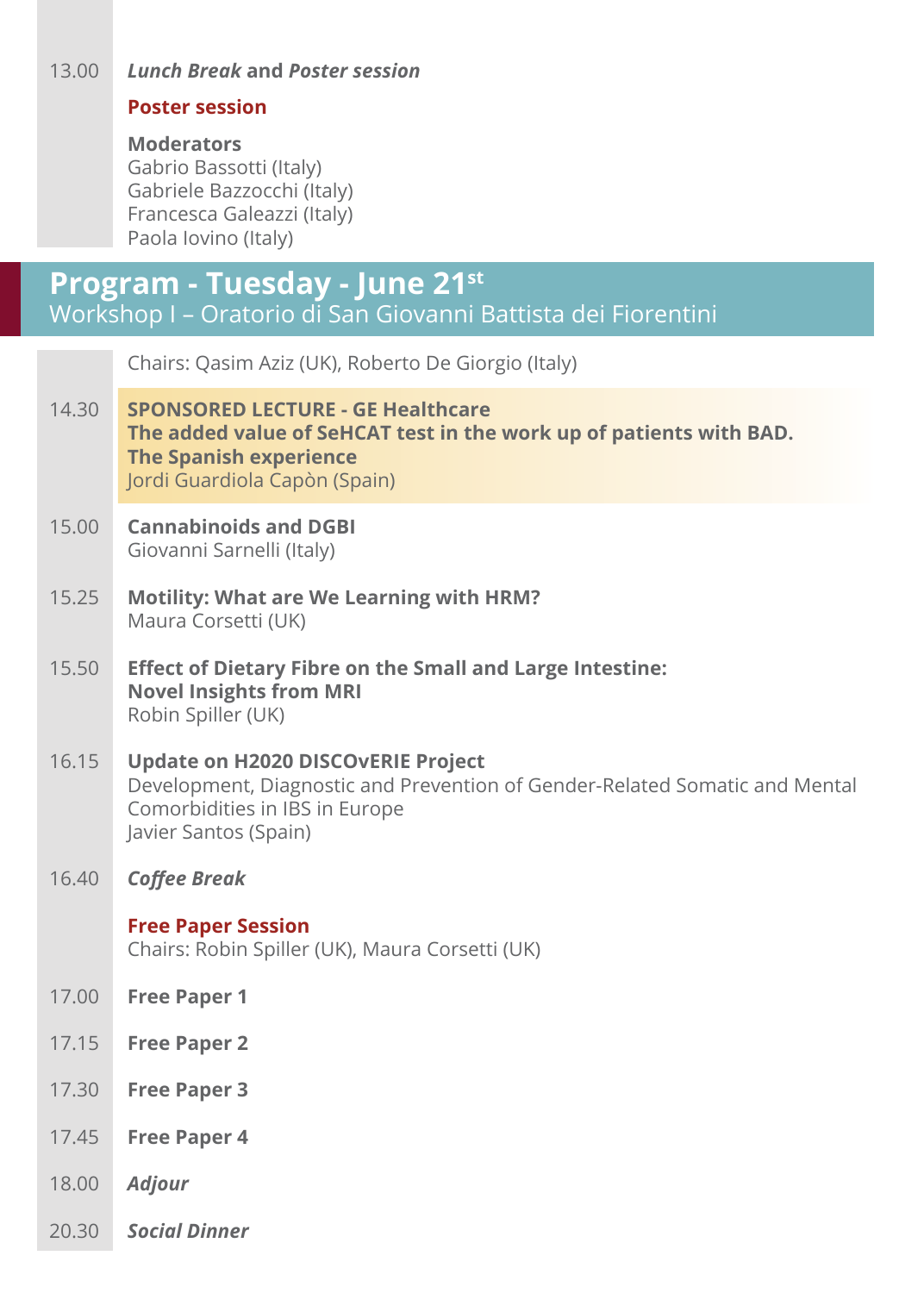#### **Program - Tuesday - June 21st** Workshop II – Palazzo Re Enzo

|       | Chairs: Mauro D'Amato (Italy), Cesare Cremon (Italy)                                                                                         |
|-------|----------------------------------------------------------------------------------------------------------------------------------------------|
| 14.30 | SPONSORED LECTURE - Schwabe Pharma Italia<br><b>Herbal Medicinal Treatment Options in DGBI</b><br>Ahmed Madisch (Germany)                    |
| 15.00 | <b>SPONSORED LECTURE - Diadema Farmaceutici</b><br><b>Effect of dietary geraniol in irritable bowel syndrome</b><br>Giovanni Barbara (Italy) |
| 15.25 | Wheat Immunogenic Proteins: Myths, Reality and Misconceptions<br>Elena Verdù (Canada)                                                        |
| 15.50 | <b>FODMAPs: Choosing Wisely</b><br>Enrico Corazziari (Italy)                                                                                 |
| 16.15 | <b>Probiotics: Current Evidence and Future Perspectives</b><br>Francisco Guarner Aguilar (Spain)                                             |
| 16.40 | <b>Coffee Break</b>                                                                                                                          |
|       | <b>Free Paper Session</b><br>Chairs: Brian Lacy (USA), Maria Raffaella Barbaro (Italy)                                                       |
| 17.00 | <b>Free Paper 1</b>                                                                                                                          |
| 17.15 | <b>Free Paper 2</b>                                                                                                                          |
| 17.30 | <b>Free Paper 3</b>                                                                                                                          |
| 17.45 | <b>Free Paper 4</b>                                                                                                                          |
| 18.00 | Adjour                                                                                                                                       |

20.30 *Social Dinner* 

### **Program - Tuesday - June 21st** Workshop III – Auditorium Enzo Biagi - Sala Borsa

Chairs: Lin Chang (USA), Massimo Bellini (Italy)

14.30 **Communication Skills Workshop** Douglas Drossman (USA)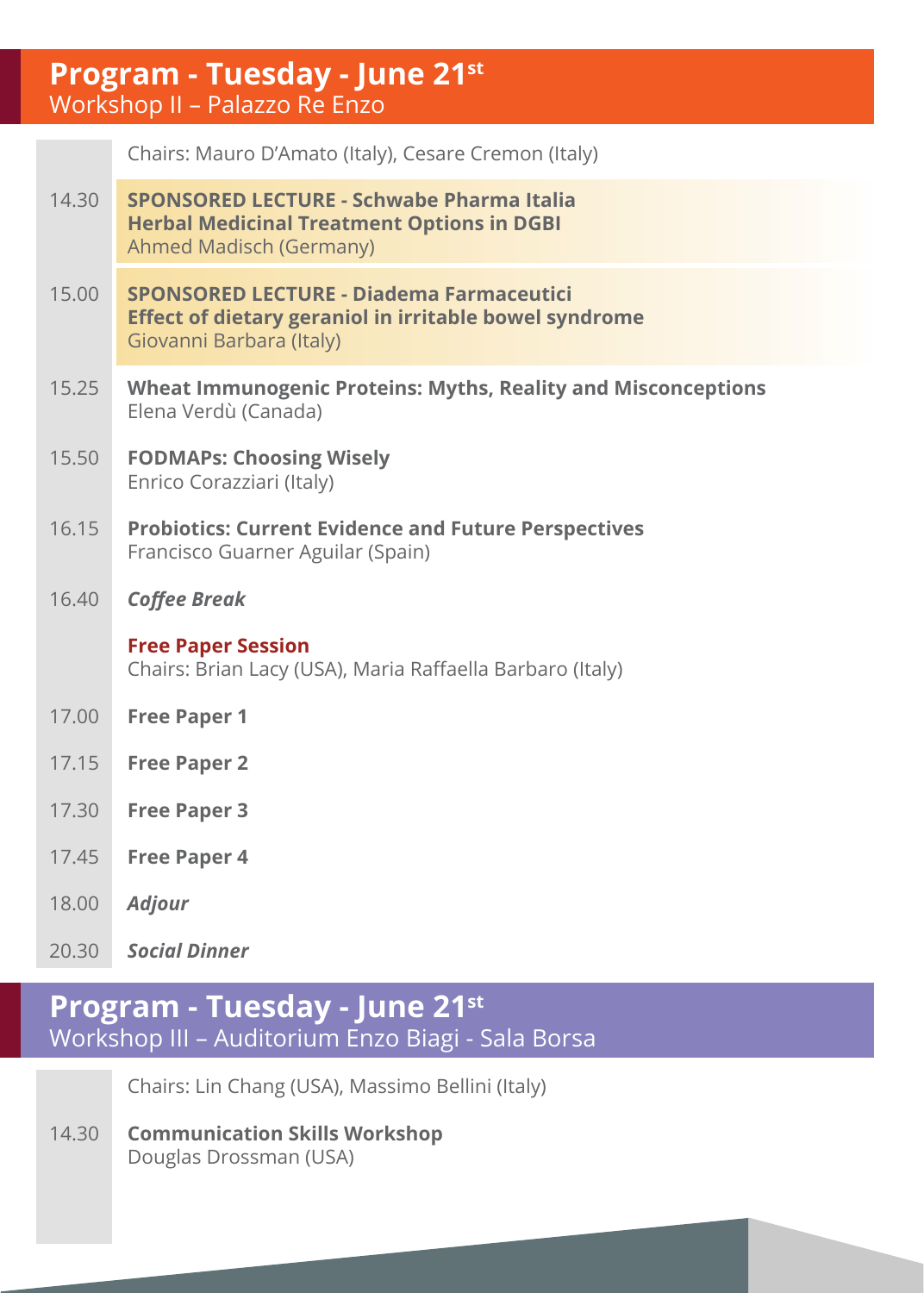16.00 **Breath Testing in IBS**

Daniel Pohl (Switzerland)

- 16.25 **UEG / ESNM Guidelines on Functional Bowel Disorders with Diarrhea**  Edoardo Savarino (Italy), Giovanni Barbara (Italy)
- 16.50 *Break (Coffee and refreshment available throughout)*

#### **Free Paper Session**

Chairs: Daniel Pohl (Switzerland), Guido Basilisco (Italy)

- 17.10 **Free Paper 1**
- 17.25 **Free Paper 2**
- 17.40 **Free Paper 3**
- 17.55 **Free Paper 4**
- 18.10 *Adjour*
- 20.30 *Social Dinner*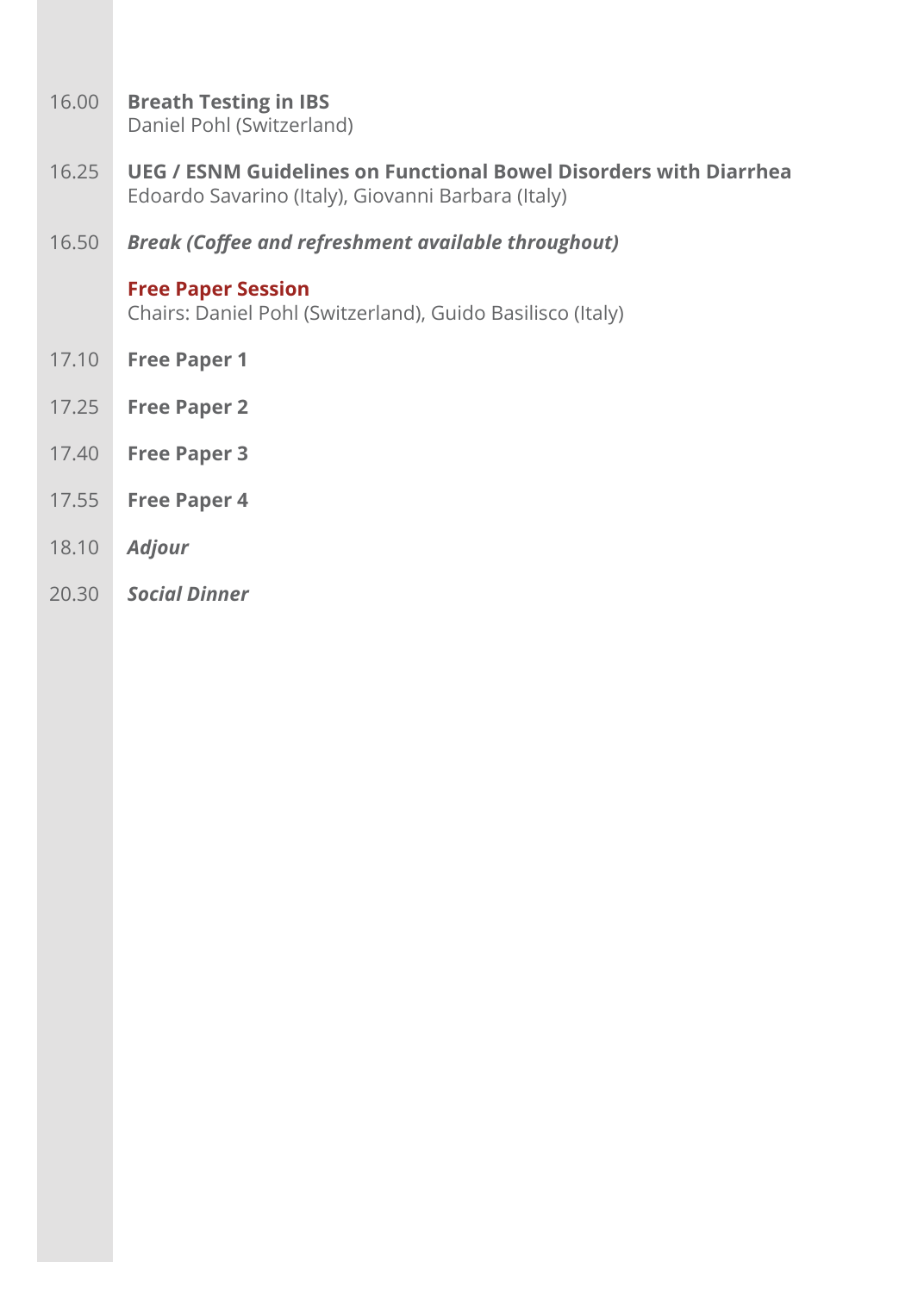### **Program - Wednesday - June 22nd**

Plenary Session – Palazzo Re Enzo

|       | <b>Session IV - Infection</b><br>Chairs: Francisco Guarner Aguilar (Spain), Marco Ventura (Italy)                       |  |
|-------|-------------------------------------------------------------------------------------------------------------------------|--|
| 08.00 | <b>Highlights from Tuesday's Free Paper Sessions</b><br>Robin Spiller (UK), Brian Lacy (USA), Daniel Pohl (Switzerland) |  |
| 08.30 | <b>Long COVID and DGBI</b><br>Giovanni Marasco (Italy)                                                                  |  |
| 08.55 | Post-C. Difficile Gut Dysfunction: A Variant of PI-IBS<br>Stephen Collins (Canada)                                      |  |
|       | <b>Session V - Genetics and Barriers</b><br>Chairs: Javier Santos (Spain), Robin Spiller (UK)                           |  |
| 09.20 | <b>Genetic Factors</b><br>Mauro D'Amato (Italy)                                                                         |  |
| 09.45 | <b>Leaky Gut: Triggers and Therapeutic Modulation</b><br>Antonio Gasbarrini (Italy)                                     |  |
| 10.10 | The Vascular Barrier: New Player in the Gut-Brain Axis<br>Maria Rescigno (Italy)                                        |  |
| 10.35 | <b>Coffee Break</b>                                                                                                     |  |
|       | <b>Session VI - Microbiota</b><br>Chairs: Stephen Collins (Canada), Patrizia Brigidi (Italy)                            |  |
| 11.00 | <b>The Microbiota-Brain Axis</b><br>Premysl Bercik (Canada)                                                             |  |
| 11.25 | <b>Gut Microbiome, Diet and Symptoms</b><br>Francisco Guarner Aguilar (Spain)                                           |  |
| 11.50 | <b>FMT: State-of-the-Art and Future Indications</b><br>Coleen Kelly (USA)                                               |  |
|       | <b>Session VII - Management</b><br>Chairs: Eamonn Quigley (USA), Peter Malfertheiner (Germany)                          |  |
| 12.15 | <b>Current and Future Management of IBS-C</b><br>Carmelo Scarpignato (Italy)                                            |  |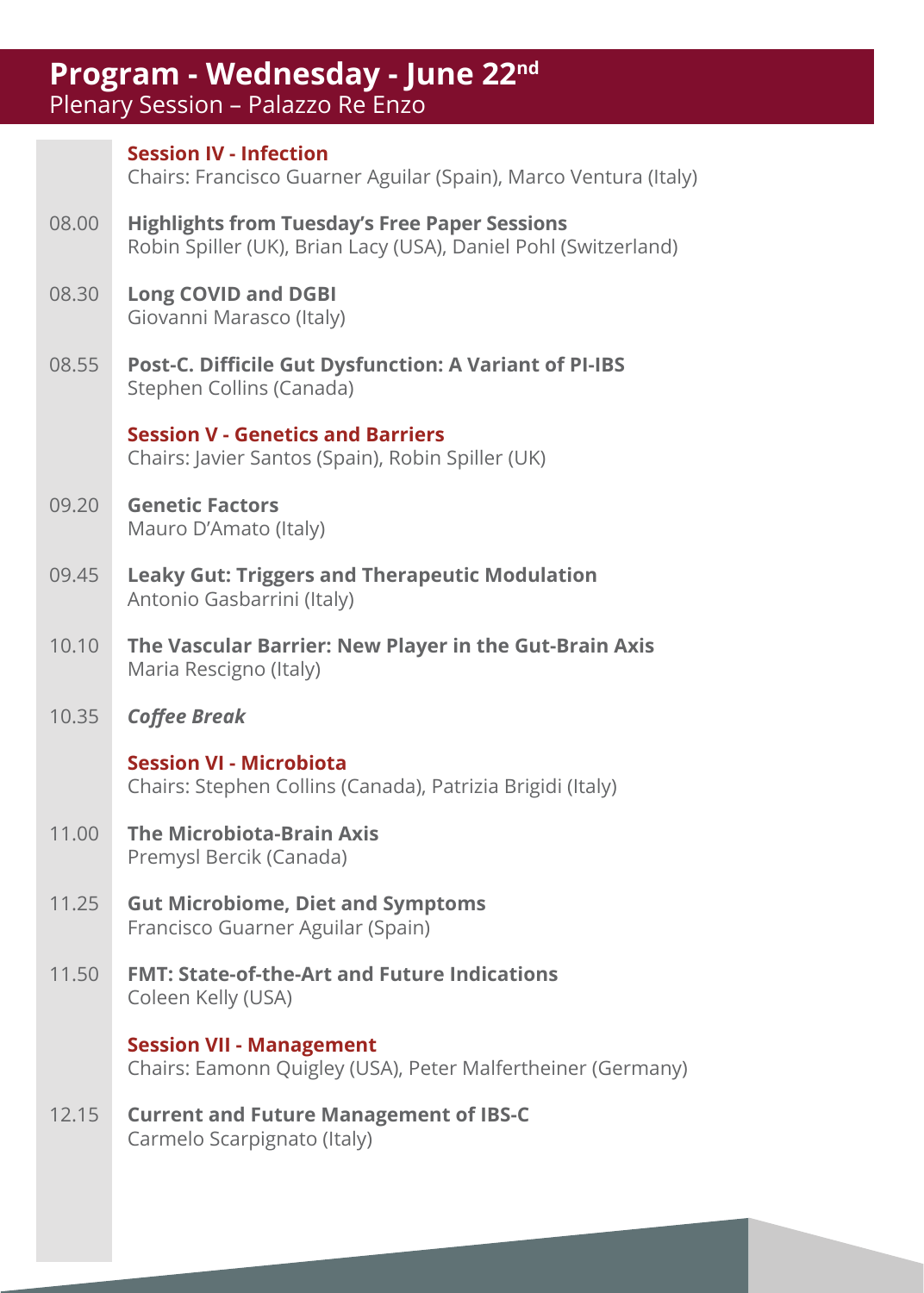- 12.40 **Current and Future Management of IBS-D** Jan Tack (Belgium)
- 13.05 **Concluding Remarks and Awards for Best Abstracts** Giovanni Barbara (Italy)
- 13.15 *Lunch*

#### **CONGRESS INFORMATION**

**Congress Venues**

#### **June 20 - June 22, 2022 Opening Ceremony, Congress Palazzo Re Enzo**

Piazza del Nettuno, 1/C, Bologna - Italy Tel. +39 051 6583111 https://www.palazzoreenzo.com/

#### **June 21, 2022 Congress and Workshops**

#### **Palazzo Re Enzo**

Piazza del Nettuno, 1/C, Bologna - Italy Tel. +39 051 6583111 https://www.palazzoreenzo.com/

#### **Auditorium Enzo Biagi Sala Borsa**

Piazza del Nettuno, 3, Bologna - Italy Tel. + 39 051 219 4400

#### **Oratorio di San Giovanni Battista dei Fiorentini**

Corte de Galluzzi, 6, Bologna - Italy Tel. +39 051 6571111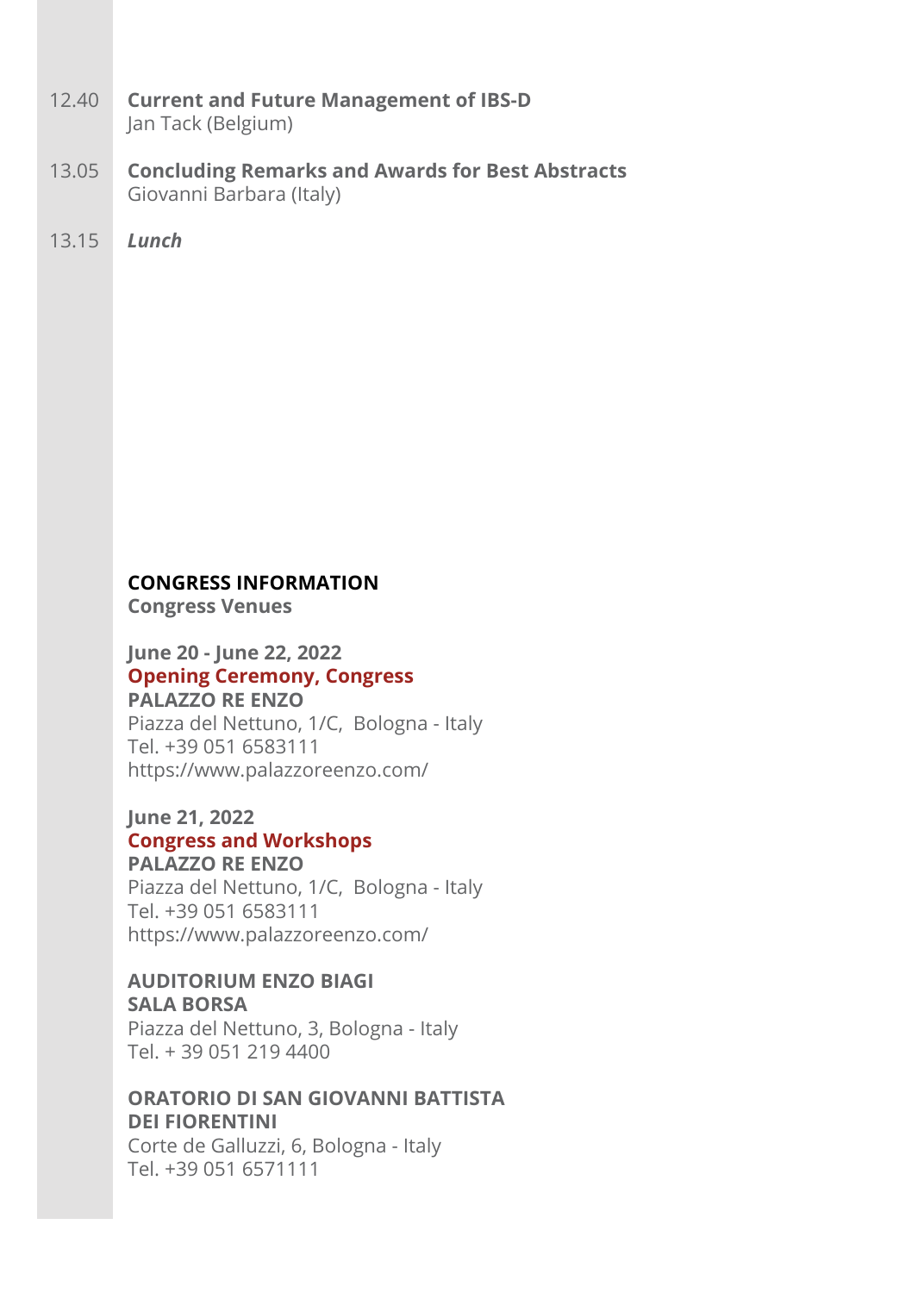#### **Palazzo Re Enzo**

Piazza del Nettuno, 1/C Bologna - Italy Tel. +39 051 6583111

#### **Auditorium Enzo Biagi Sala Borsa**

Piazza del Nettuno, 3 Bologna - Italy Tel. + 39 051 219 4400

#### **Oratorio di San Giovanni Battista dei Fiorentini**

Corte de Galluzzi, 6, Bologna - Italy Tel. +39 051 6571111

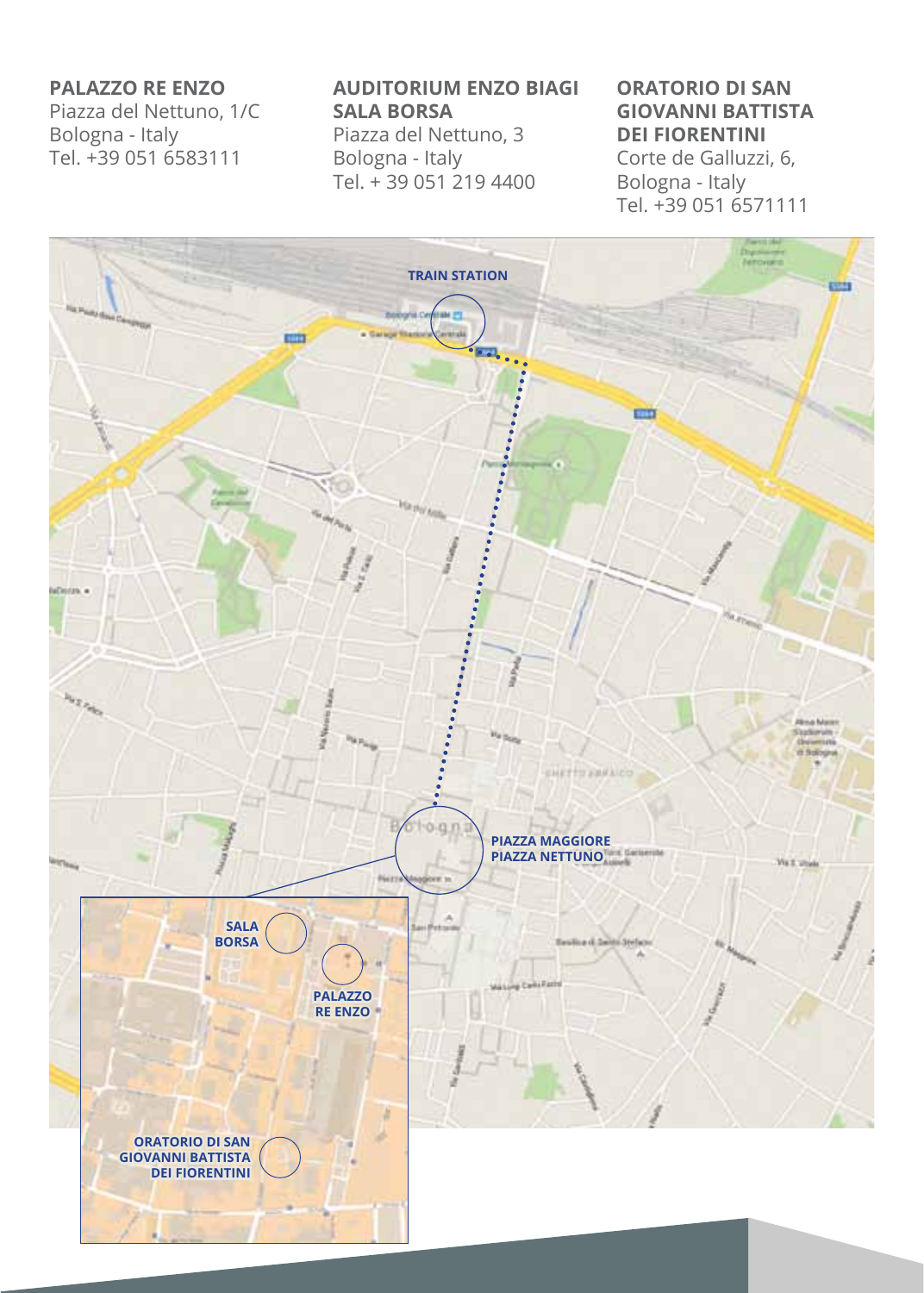#### **Congress Counter and Registrations**

All congress materials and documentations are available at the Congress Counter which is located at the 1st floor of Palazzo Re Enzo.

#### **Opening Hours**

The Congress Counter will be open at the following times:

| Monday    | June 20 <sup>th</sup> , 2022 | from 13.00 to 19.30                             |
|-----------|------------------------------|-------------------------------------------------|
| Tuesday   |                              | June 21 <sup>st</sup> , 2022 from 7.00 to 18.00 |
| Wednesday |                              | June $22^{nd}$ , $2022$ from 7.30 to 16.00      |

During the opening hours the Congress Secretariat can be contacted at: Mobile Phone +39 346 0394052 Contact person: Michela Gorgoglione

#### **REGISTRATION FEES**

| Registration fee option               | <b>Early Fee</b><br>until February 28th, 2022 | l Late Fee '<br>after February 28th, 2022 |
|---------------------------------------|-----------------------------------------------|-------------------------------------------|
| <b>Regular Participant</b><br>Fellow* | 549,00€<br>244.00€                            | 671,00 €<br>$366,00 \in$                  |
| <b>Accompanying Person**</b>          | 185,00 €                                      | 185,00 €                                  |

The registration fee includes: 22% VAT, Admittance to scientific sessions, Access to exhibition area, Congress kit, Lunch breaks, Coffee breaks, Italian CME Certificate and Certificate of Attendance, Admittance to Opening Ceremony and Cocktail (June 20<sup>th</sup>) and Social Dinner (June 21<sup>st</sup>).

(\*) Applicants must be under 40 years of age and a certificate from the supervisor or Head of Department must be forwarded by email to m.gorgoglione@planning.it together with the registration fee payment receipt.

(\*\*) Accompanying Persons are people who will accompany the participants at the conference. Accompanying persons will not be admitted to attend the Scientific Programme. The registration fee includes Opening Ceremony, Cocktail (June20<sup>th</sup>) and Social Dinner (June 21<sup>st</sup>).

#### **On-site Registration**

On-site registration will be processed on a first-come, first serve basis. Priority will be given to pre-registered delegates. Please note that depending on the number of on-site registered delegates, availability of congress material may be limited.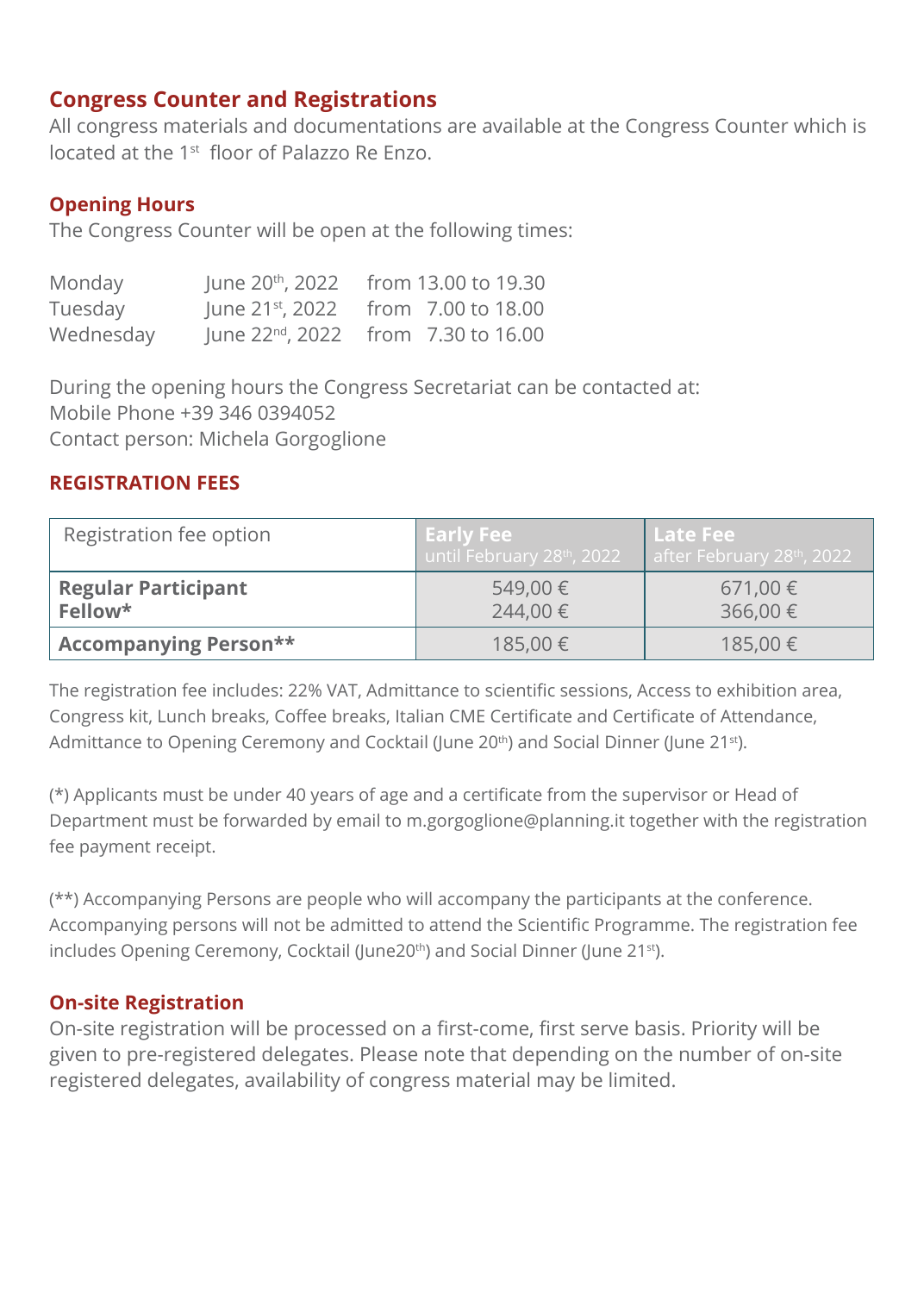#### **Cancellation policy**

All amendments or cancellations should be submitted by email to Planning Congressi S.r.l.. The cancellation will be accepted within May 10<sup>th</sup>, 2022. Before this date the 50% of the amount will be refunded. Please note that bank administration fee will not be reimbursed. No refund will be made for cancellations received after May10th, 2022. ALL THE REIMBURSEMENTS WILL BE MADE AFTER THE CONGRESS.

#### **Italian Continuing Medical Education (CME)**

Planning Congressi S.r.l. is a CME provider - identification code no. 38 - and has assigned to the event no. 38-352732 no. 2,7 credits for Physicians of the following disciplines:

Gastroenterology Internal Medicine Clinical Pharmacology and Toxicology Paediatric (Paediatricians) Epidemiology Family Medicine Clinical Pathology (Clinical Chemistry Laboratory and Microbiology).

*Please be aware that for the acquisition of credits it is mandatory to have attended the 90% of the whole duration of the congress and selected at least the 75% of correct answers of the CME questionnaire.*

#### **Name Badges**

Participants are asked to wear their name badge at all times during the congress. The colours of the name badges have the following meaning:

| Faculty:              | orange |
|-----------------------|--------|
| Participants:         | blue   |
| Accompanying persons: | pink   |
| Exhibitors:           | green  |
| Staff:                | red    |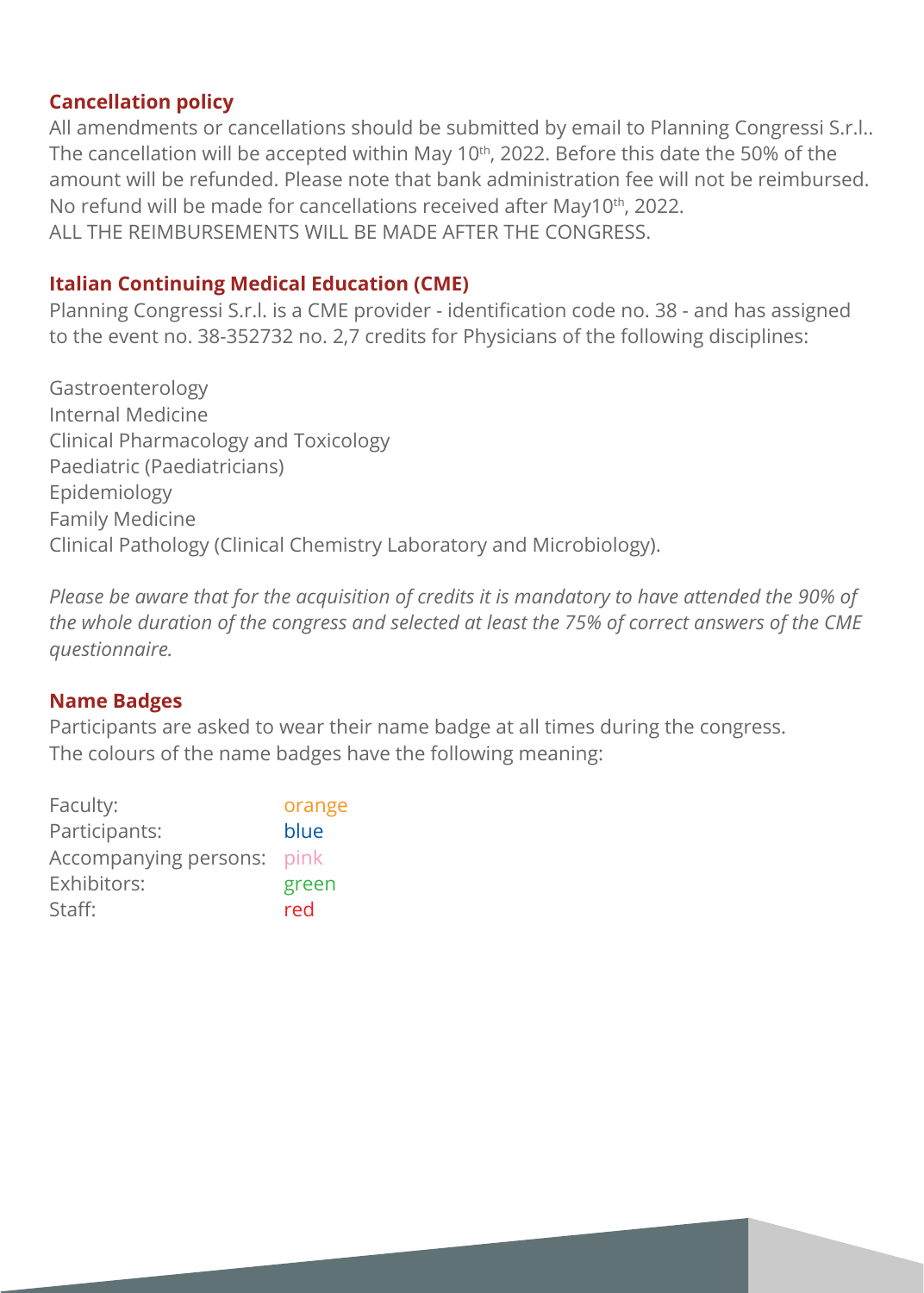#### **Congress Language**

The official language of the congress is English. Please note that the simultaneous translation from English into Italian will be provided.

#### **Certificate of Attendance**

A certificate of attendance will be handed out upon request at the Organizing Secretariat counter at the end of the Congress. Please note that the Italian CME certificate will be sent by email by 90 days.

#### **Abstracts**

Abstracts of all lectures will be uploaded on a USB Flash Drive and will be delivered together with the congress material.

#### **Posters:**

Posters will be available for viewing starting from June 21<sup>st</sup>, 2022 at 9:00 am, they will be discussed on June 21st, 2022 during the Lunch Break and can be available for viewing also on June 22nd, 2022 until the end f the Meeting.

#### **Program Changes**

The organizers cannot assume liability for any changes in the conference programme due to external or unforeseen circumstances.

#### **Speaker Centre**

The Speakers' Centre is located at the 1<sup>st</sup> floor of Palazzo Re Enzo.

Speakers are kindly asked to bring an USB Flash drive containing the Power Point presentation preferably one day before their talk, but at the latest three hours prior their talk.

Due to time and technical reasons, we kindly ask the speakers not to use their own notebook.

#### **Opening Hours**

The Speakers' Centre will be open at the following times:

| Monday    | June 20th, 2022 from 13:00 to 15:30        |
|-----------|--------------------------------------------|
| Tuesday   | June $21^{st}$ , 2022 from 7:00 to 18:00   |
| Wednesday | June $22^{nd}$ , $2022$ from 7:30 to 16:00 |

#### **Mobile Phones**

Participants are kindly requested to keep their own mobile phones turned off while attending the scientific sessions in the meeting room. Photos or video recording of the meeting is strictly prohibited.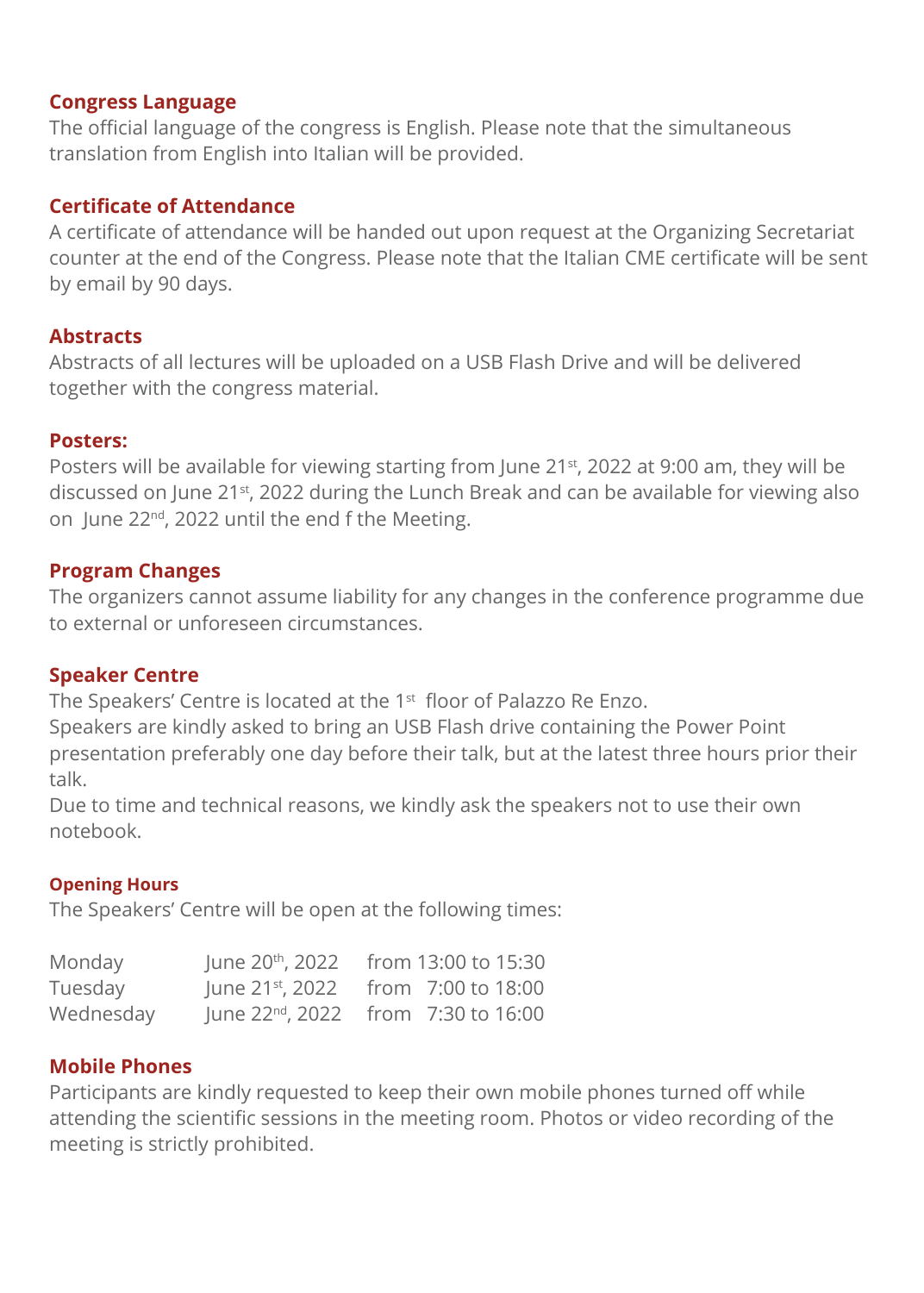#### **Cloakroom**

A cloakroom can be used free of charge from June 20th to June 22nd, 2022. Participants can also store therein their luggage. The cloakroom is located at the  $1<sup>st</sup>$  floor of Palazzo Re Enzo.

#### **Lunches**

Lunches will be served free of charge for all registered participants at the scheduled time on June 21<sup>st</sup> and June 22<sup>nd</sup>.

#### **Coffee breaks**

Coffee and tea will be served free of charge for all registered participants during morning and afternoon breaks provided on June 21<sup>st</sup> and June 22<sup>nd</sup>.

#### **Insurance/Liability**

The organizers does not accept any liability for damages and/or loss of any kind which may be incurred by the congress participants or by any person accompanying them during the congress official activities.

Participants are therefore advised to take out insurance against loss, accident or damage that could be incurred during the congress.

#### **Organizing Secretariat – CME Provider**

### **PLANNING**

#### **Planning Congressi S.r.l.**

Via Guelfa, 9 - 40138 Bologna (Italy) Phone +39 051 300100 Mobile +39 346 0394052 Fax +39 051 309477 Contact person: Michela Gorgoglione E-mail: m.gorgoglione@planning.it www.planning.it